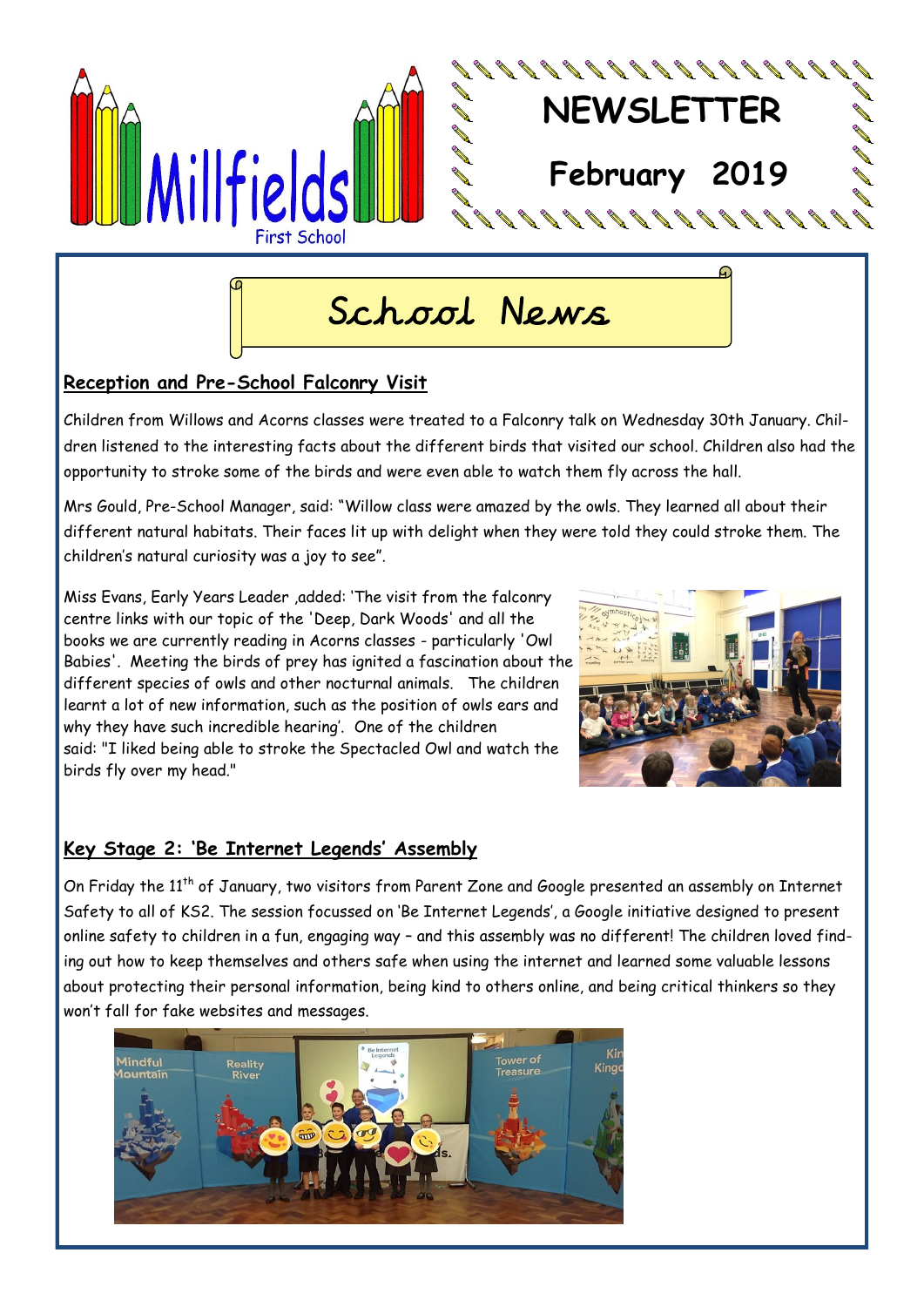#### **Thursday 14th February 2019 — Friends of Millfields School Disco.**

Acorns (Reception) and Willows (Pre-School) - 1.30 until 2.15

KS1 (Years 1 and 2) 2.15—3.15

KS2 (Years 3 and 4) 3.15—4.15

The cost for the disco is £1.50 per child, which includes a packet of crisps and some sweets. P**lease send payments into school in a clearly named envelope**. Please send in disco money to the school office from now until the 14th February.

For KS1 AND KS2 the Friends will be running a sweet shop. Please bring extra money in for this on the day.

KS1 children can purchase a small packet of pick 'n' mix sweets for 20p. KS2 Children will have a choice of a small packet of pick 'n' mix for 20p or a large packet of pick 'n' mix sweets for 50p.

On the day children will need to bring in a named bag with Party clothes in ready to change into for the disco.

#### **Cherry Class Swimming.**

Cherry Class will be Swimming at Bromsgrove School from Thursday 14th February up to and including Thursday 9th May 2019. Please ensure all swimming consent forms for Cherry Class are returned by **Wednesday 13th February.** Thank you.

#### **Catering News — Pancake Day Tuesday 5th March 2019**

Class Catering will be serving Pancakes as the choice of dessert for those children having hot dinners on Tuesday 5th March. (Allergies have been accounted for within the recipe). Please note the previously advertised dessert for this day will be changed in place of Pancakes.

#### **World Book Day Thursday 7th March 2019.**

We will be celebrating World Book Day on Thursday 7th March.

Children are invited to bring in their favourite book from home, they will then get the opportunity during the day to share this book with their class. World Book Day vouchers will be given out to all pupils, these can be used in a variety of outlets including our school book fair later in April.

**To celebrate this event we would like to invite children to dress up as a child character from their favourite book, e.g. Oliver Twist, Pippi Longstockings, Harry potter etc.**

### **Comic Relief Friday 15th March 2019.**

To support Red Nose day this year we are inviting children to wear 'something red' for a minimum contribution of £1.00. Please could you send your contributions in to school **on Friday 15th March** in a clearly named envelope.

This will be a non-school uniform day for children, in exchange for a £1.00 donation to wear as much or as little 'red' as you like — please note no football kits or 'onesie's' are allowed to be worn for this event.

We are pleased to let you know that we will be selling Red Noses in school. Each Red Nose is individually boxed and will cost  $£1.25$ . The Noses will be on sale in the office this year from Monday 4th March, please ensure your child has the correct change available. Thank you in advance for your support for this fundraising event.





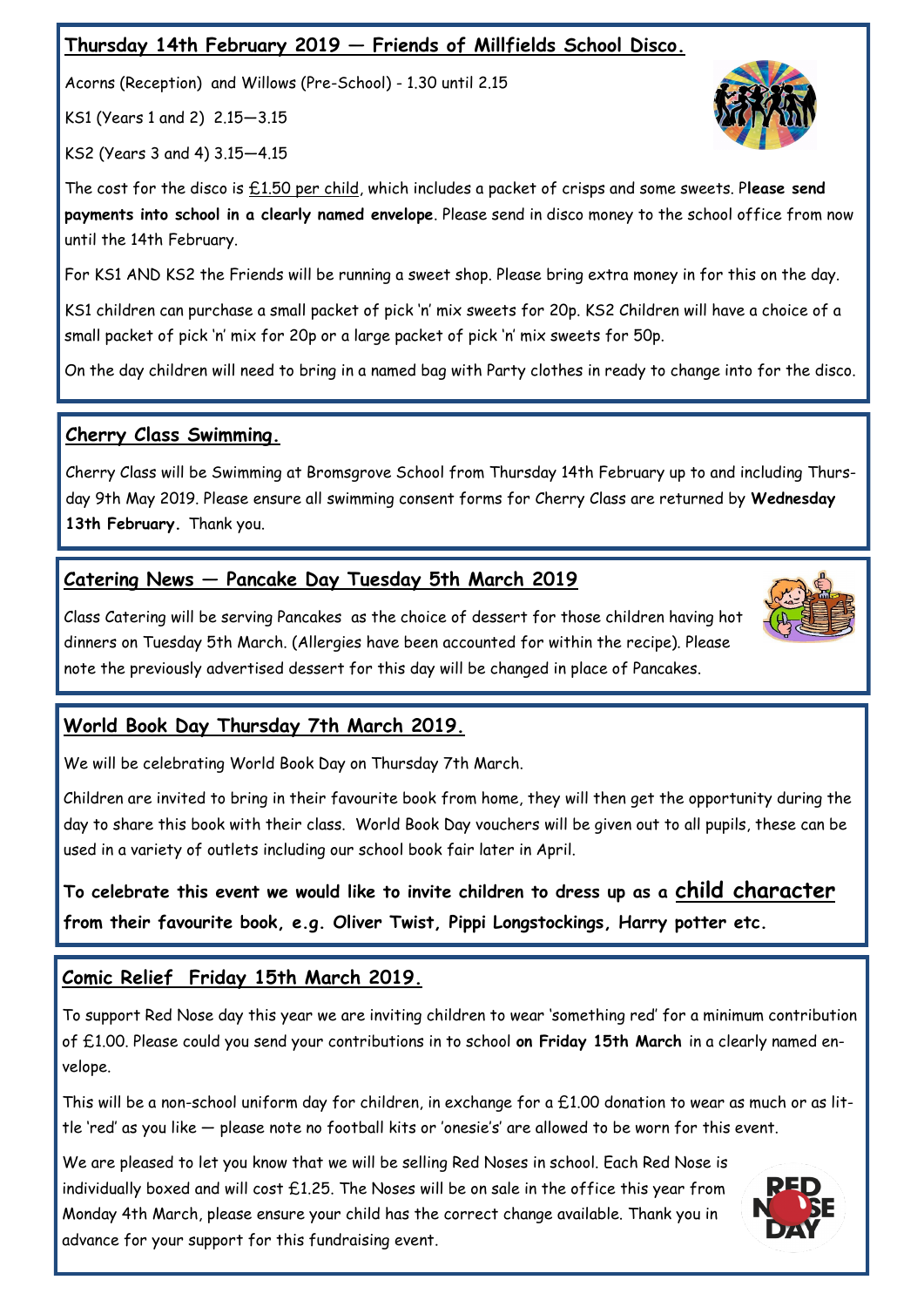#### **Class Photographs - Monday 18th March 2019.**

Tempest Photography will be in school on Monday 18th March 2018 to take Class photographs.

#### **Mothers Day Coffee Morning — Friday 29th March 2019.**

On the 29th March we will be holding another of our successful 'Mothers Day Coffee Mornings'.

For a small donation each, you and your child will be able to enjoy a drink and a breakfast style pastry or a piece of fresh fruit.

Donations: **Adult £2.00, Children £1.00** Please pay on the day—All monies raised will go to the school fund to provide further opportunities for the children.

There will be an earlier option to come in between 7.30am until 8.45 am, and 3 further 20 minute seating's will take place from 9.00am onwards. If you choose the early time slot you will need to stay with your child until the bell goes—unless they are booked into Breakfast Club.

If you would like to join us please complete the slip at the end of the newsletter confirming which seating option would best suit you and return to the office at your earliest convenience.

Please be aware that the 9.00-9.20 seating will inevitably be a popular time and you may see some queuing / delay whilst we manage this. If you are able to come in at a later time please do consider this as there should be less of a wait / delay as the morning goes on.

Please return your booking slip by no later than **Friday 22nd March**—this will allow us to calculate enough refreshments for everyone attending.

We will also be holding Fathers Day event later on in the year—look out for more information to follow.

#### **Pioneer Residential Visit — Wednesday 3rd April - Friday 5th April 2019**

The Pioneer visit for Year 4 pupils is taking place on Wednesday 3rd April 2019 to Friday 5th April 2019. Can we remind you that full payment is required by Friday 1st March 2019 at the latest please. Can you send in your green paying in card each time a payment is being made to the Office so that the records can be updated correctly. Thank you to those who attended the meeting on Monday 21st January. We will update you if any further meetings are required.

Thank you in advance for your co-operation.



#### **Easter Service Wednesday 10th April 2019.**

This years service will take place at St. John's Church on **Wednesday 10th April 2019.**

Parents family and friends are invited to join us at the service. If you are able to assist with walking the pupils to and from the school please gather in the school hall when the bell rings at 8.50am. We will then walk to church for an approximate 9.45am start.

Parents with accompanying pre-school children are welcome to join us, but will not be able to assist with supervising the pupils. Thank you.

We hope you have a very enjoyable time.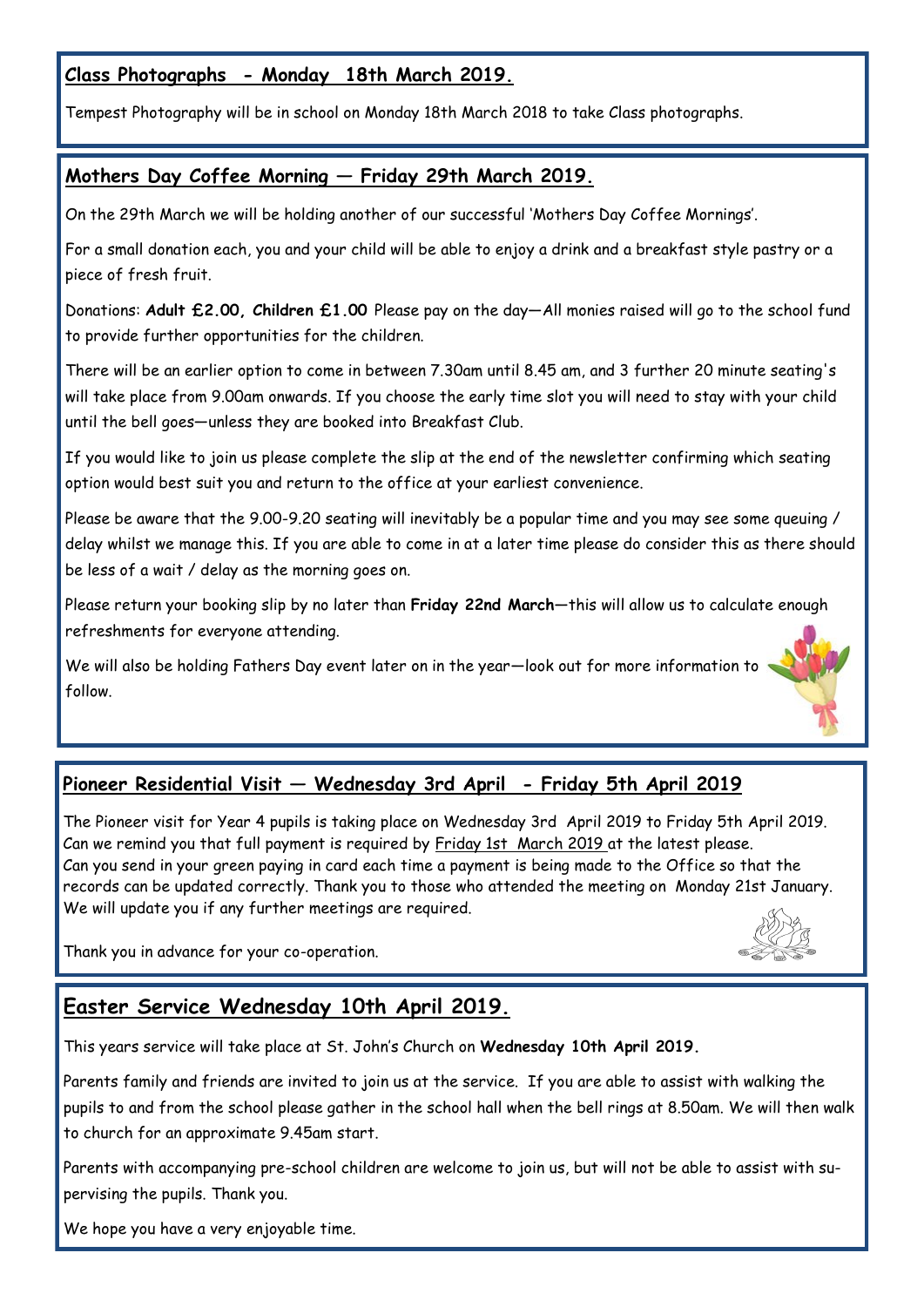#### **Easter Bonnet Parade - (Friends Event) - Friday 12th April 2019.**

We will be holding our Easter Bonnet and Coffee Morning in school on Friday 12th April 2019. We would like all pupils to create an Easter Bonnet which they will be able to wear during the parade.

During the morning each class will come down to the hall to parade their bonnets. Some older children who are perhaps not too keen to wear bonnets can wear something with an Easter theme if they prefer for example a decorated T-shirt or tie. Parents are invited to watch the proceedings whilst having refreshments.

The Parade times will be as follows:

| Reception   | 9.00am  |
|-------------|---------|
| Year 1      | 9.30am  |
| Year 2      | 10.00am |
| Key Stage 2 | 10.30am |



Please be aware there may be some delay with these start times as it is difficult to predict how many people will attend.

Refreshments will be available on the day at a cost of £1.00 for a cup of tea or coffee and 50 pence per child for a drink and biscuit **(payable on the day).** 

#### **Beauty and the Beast—Whole School Theatre Visit**

Please be reminded that all contributions towards the Beauty and the Beast Theatre visit must be sent in to school by Monday 25th February ready for the visit on Friday 1st March 2019. Thank you to those families that have contributed so far - we appreciate your support.

#### **End of school day.**

As you are aware, the end of school is 3.15pm. This is the time that teachers end the school day. Sometimes the teachers will have the children ready to leave school at this time, with their coats and bags ready. These children will therefore be quick onto the playground. Sometimes however, teachers will be working with the children right up to this time and therefore the children will be a little later on to the playground by the time they have their coats and bags ready. If this happens, please be patient, the children will be with you as soon as they are able. Thank you for your support in this.

#### **Playground supervision**

Please could we kindly request that all children are supervised on the playground by parents/guardians before the school bell rings in the morning. We have been made aware of a couple of incidents where children have been hurt/injured by other children before school. Thank you.

#### **Parentapps**

Please remember to send your information for our new app in asap. We need to give the information to the provider at the start of February.

To download the app please go to:

Apple - <https://itunes.apple.com/us/app/parentapps-connect/id1440730909?mt=8>

Google - <https://play.google.com/store/apps/details?id=uk.co.parentapps.connect>

Or search on the app store on your device. The app is not live yet. When it is you will receive an invitation via email or text.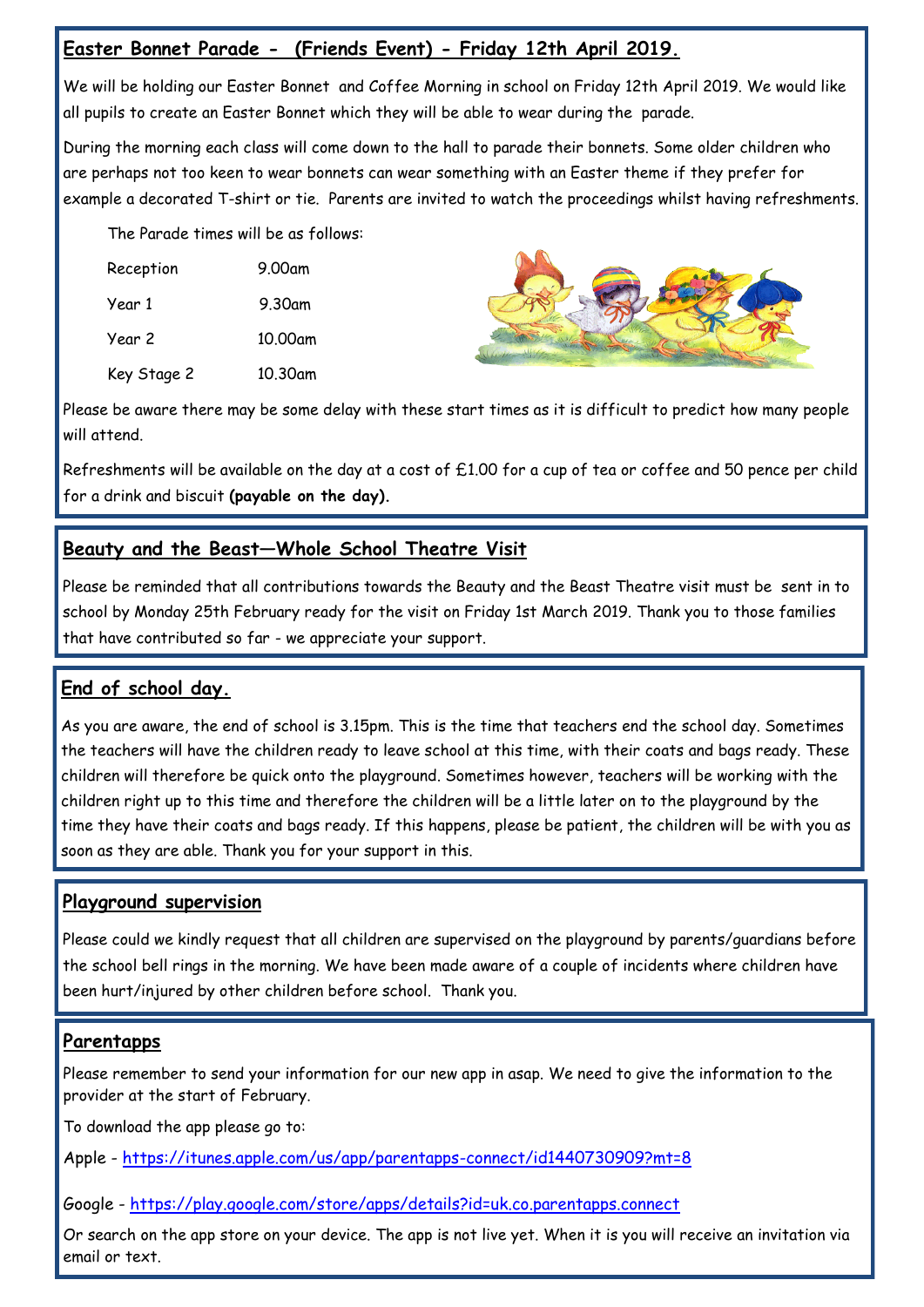#### **Before and After school.**

We would also like to remind people that they must collect and drop off their children at the correct times i.e. if you have booked until 6.00pm you must collect at this time at the latest. If you have booked from 7.30am/8.15am **you must not arrive before this time**. All late collections and early arrivals will be charged for accordingly (a flat rate of £10.00). In the case of late collections this charge can be avoided by providing an explanation for the lateness in advance.

Booking for before and after school club are requested in advance to help us plan staffing and food requirements.

Last minute amendments cannot be refunded from booked hours as staffing has already been planned.

A minimum of 10 days or two full school weeks is required for all cancellations in order for a credit to be issued.

Thank you for your consideration in these matters.

#### **Battery recycling**

Millfields First School has enrolled into the 'Big Battery Hunt' a nationwide challenge run by Duracell to help protect the environment. Each year over 20,000 tonnes of batteries end up in landfill When **batteries** begin to rot away in landfill sites these chemicals may leak into the ground, which can cause soil and water pollution. When chemicals contaminate soil and water animals, humans and the environment can be harmed. **Recycling** is a great way to help protect the environment.

If you would like to safely recycle your old AAA, AA, C or D batteries please visit the school office. Please insure you transport your old batteries safely. Unfortunately we can not accept leaking batteries for health and safety purposes.

#### **Millfields Social Club Defibrillator**

For your information, Millfields Social Club are pleased to inform you that they now have a fully operational defibrillator on their premises. In an emergency, a 999 call operator may need to direct you to your nearest defibrillator. It is worth noting that there is also a defibrillator located on the school premises that can be accessed during school hours.



#### **Long Hair / Hair accessories**

Please can you ensure that if your child has hair, shoulder length or below that it is tied back. This is important for Health and safety during games and PE sessions and also can help to limit the spread of head lice. Please also ensure that all hair ties are small and in line with the school colours. We do not allow 'Jo-Jo' bows or any other large hair accessories in school. Thank you.

#### **NUT—FREE ZONE.**

**May we remind all parents and carers that we are a nut free school. Therefore please do not send your child to school with any products containing nuts—this includes nut based products such as Nutella chocolate spread and bars. We have children in school that have severe nut allergies and it is essential that we have this strict rule in place.**

**Thank you for helping to keep our children safe.**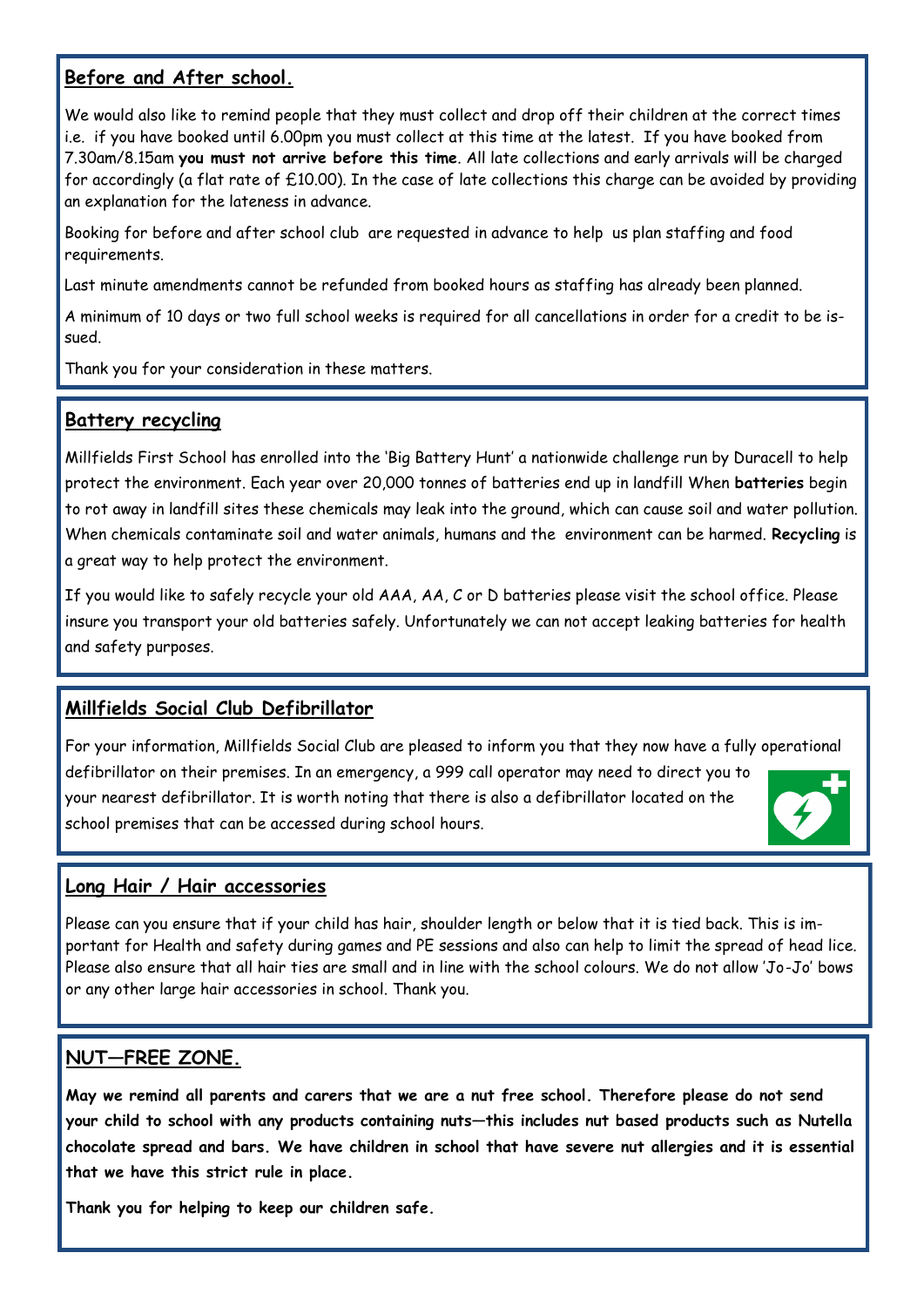# Forest School News

 $\overline{\omega}$ 



 $\Omega$ 

| <b>FOREST SCHOOL</b>                                                                                                                                                                                                                                                                                                                                                                                                                                                                                                                                                                                                                                                                                                                                                                                                                            | GARDENING                                                                                                                                                                                                                                                                                                                                                                                                                                                                                                                                                                                                                                                                                                                       |  |  |
|-------------------------------------------------------------------------------------------------------------------------------------------------------------------------------------------------------------------------------------------------------------------------------------------------------------------------------------------------------------------------------------------------------------------------------------------------------------------------------------------------------------------------------------------------------------------------------------------------------------------------------------------------------------------------------------------------------------------------------------------------------------------------------------------------------------------------------------------------|---------------------------------------------------------------------------------------------------------------------------------------------------------------------------------------------------------------------------------------------------------------------------------------------------------------------------------------------------------------------------------------------------------------------------------------------------------------------------------------------------------------------------------------------------------------------------------------------------------------------------------------------------------------------------------------------------------------------------------|--|--|
| At Forest School we enrich the children's learning in<br>ways different from inside school. The children<br>learn to work in teams, have chances to use a varie-<br>ty of tools and building materials and are able to<br>experience group time around the fire-circle.                                                                                                                                                                                                                                                                                                                                                                                                                                                                                                                                                                         | This year we are looking forward to growing more<br>plants at Millfields. Rather than us buying plant<br>plugs, children will learn the whole plant life cycle<br>by growing plants from seed and helping to look<br>after them.                                                                                                                                                                                                                                                                                                                                                                                                                                                                                                |  |  |
| This year we are intending to improve on our fire-<br>circle experience by lighting fires in more sessions.<br>To do this we need to collect wood to burn $-$ we do<br>harvest some from the site, but find that our stocks<br>need replenishing on a regular basis. If anyone can<br>donate spare firewood (timber offcuts are fine, but<br>no nails please), please contact us.<br>In the forest we use building materials and sticks of<br>all sizes. We use small twigs for craft projects right<br>up to larger sticks for den building and thicker<br>branches can be used to give the children a chance<br>to saw wood slices for projects.<br>If you are intending to cut any trees down in your<br>gardens, and feel you are able to donate any of<br>these items, please complete the form below and<br>hand in to the school office. | Our plan is to grow flowers, fruit and vegetables<br>(weather permitting!) that we can sell to parents<br>and the kitchen as fund-raising schemes.<br>To start with we are intending to have a class com-<br>petition to see how many potatoes each class can<br>grow in their sack. If anyone has spare seed pota-<br>toes, please donate them for the children to use.<br>It would also be helpful if parents could donate<br>their unwanted flower pots, seed trays, trowels,<br>compost and seeds. If anyone could make us a cold<br>frame or has one spare, please let us know using<br>the form below.<br>We really hope our gardening club will be a success<br>and we're looking forward to some green-fingered<br>fun. |  |  |
| For donations or more information on how you can help, please complete the slip below and bring into school or con-<br>tact Rosie Dixon (Forest School & Gardening Club) via the office.                                                                                                                                                                                                                                                                                                                                                                                                                                                                                                                                                                                                                                                        |                                                                                                                                                                                                                                                                                                                                                                                                                                                                                                                                                                                                                                                                                                                                 |  |  |
|                                                                                                                                                                                                                                                                                                                                                                                                                                                                                                                                                                                                                                                                                                                                                                                                                                                 |                                                                                                                                                                                                                                                                                                                                                                                                                                                                                                                                                                                                                                                                                                                                 |  |  |
| <b>Forest School / Gardening donations</b>                                                                                                                                                                                                                                                                                                                                                                                                                                                                                                                                                                                                                                                                                                                                                                                                      |                                                                                                                                                                                                                                                                                                                                                                                                                                                                                                                                                                                                                                                                                                                                 |  |  |
|                                                                                                                                                                                                                                                                                                                                                                                                                                                                                                                                                                                                                                                                                                                                                                                                                                                 |                                                                                                                                                                                                                                                                                                                                                                                                                                                                                                                                                                                                                                                                                                                                 |  |  |
|                                                                                                                                                                                                                                                                                                                                                                                                                                                                                                                                                                                                                                                                                                                                                                                                                                                 |                                                                                                                                                                                                                                                                                                                                                                                                                                                                                                                                                                                                                                                                                                                                 |  |  |
|                                                                                                                                                                                                                                                                                                                                                                                                                                                                                                                                                                                                                                                                                                                                                                                                                                                 |                                                                                                                                                                                                                                                                                                                                                                                                                                                                                                                                                                                                                                                                                                                                 |  |  |
|                                                                                                                                                                                                                                                                                                                                                                                                                                                                                                                                                                                                                                                                                                                                                                                                                                                 |                                                                                                                                                                                                                                                                                                                                                                                                                                                                                                                                                                                                                                                                                                                                 |  |  |

………………………………………………………………………………………………………………………………………………….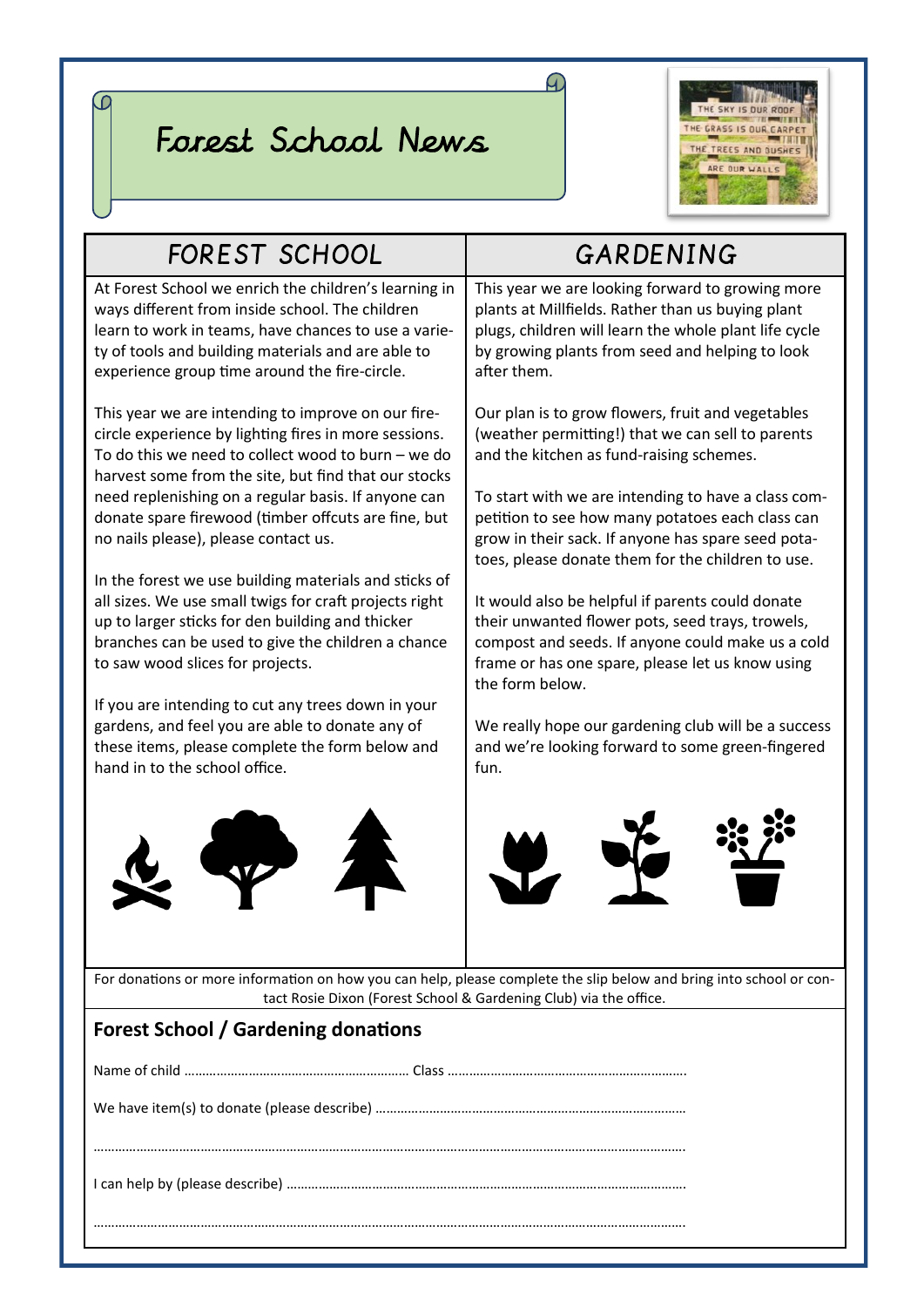### **Dates for the Diary 2019**

| Wednesday 6th February<br>Thursday 7th February<br>Thursday 14th February<br>Friday 15th February<br>Monday 25th February                                                            | Acorns E parents invited to Maths lesson 9-10am<br>Acorns H parents invited to Maths lesson 9-10am<br>Spring Disco-Friends event<br>School closes 3.15pm for Half Term break<br>School re-opens.                                                                                             |
|--------------------------------------------------------------------------------------------------------------------------------------------------------------------------------------|----------------------------------------------------------------------------------------------------------------------------------------------------------------------------------------------------------------------------------------------------------------------------------------------|
| Friday 1st March<br>Thursday 7th March<br>Tuesday 12th March                                                                                                                         | Whole School theatre visit-Beauty and the Beast Years R-4<br>World Book Day<br>Friends meeting 6.15pm in school staffroom                                                                                                                                                                    |
| Monday 18th March                                                                                                                                                                    | Class Group - Photographs.                                                                                                                                                                                                                                                                   |
| Friday 29th March                                                                                                                                                                    | Mothers Day Breakfast                                                                                                                                                                                                                                                                        |
| Wednesday 3rd-5th April<br>Monday 8th-12th April<br>Tuesday 9th April<br>Wednesday 10th April<br>Wednesday 10th April<br>Friday 12th April<br>Friday 12th April<br>Monday 29th April | <b>Y4 Residential visit</b><br>Scholastic-Book Fair<br>Parent Consultations 3.45pm-5pm<br>Parent consultations 3.45pm-7pm<br>Easter Service at St Johns church. Families Welcome 9.30am.<br>Easter Bonnet Parade (Friends event)<br>Break up for Easter.<br>School re-opens for Summer Term. |
| Monday 6th May                                                                                                                                                                       | School closed for one day only.                                                                                                                                                                                                                                                              |
| Tuesday 7th May                                                                                                                                                                      | School re-opens.                                                                                                                                                                                                                                                                             |
| Tuesday 14th May                                                                                                                                                                     | Friends meeting 6.15pm in school staffroom.                                                                                                                                                                                                                                                  |
| Friday 24th May                                                                                                                                                                      | Cake Sale (Friends event).                                                                                                                                                                                                                                                                   |
| Friday 24th May                                                                                                                                                                      | School closes for Half Term.                                                                                                                                                                                                                                                                 |
| Monday 3rd June                                                                                                                                                                      | School re-opens after Half Term.                                                                                                                                                                                                                                                             |
| Friday 14th June                                                                                                                                                                     | Fathers Day Breakfast Morning (further details nearer the date)                                                                                                                                                                                                                              |
| Tuesday 18th June                                                                                                                                                                    | Friends AGM meeting 6.15pm in school staffroom                                                                                                                                                                                                                                               |
| Friday 28th June                                                                                                                                                                     | School Bandstand Event.                                                                                                                                                                                                                                                                      |
| Friday 5th July                                                                                                                                                                      | Summer Fayre.                                                                                                                                                                                                                                                                                |
| Friday 19th July                                                                                                                                                                     | Ice Lolly Day (Friends Event).                                                                                                                                                                                                                                                               |
| Friday 19th July                                                                                                                                                                     | School Closes at 3.15pm for the Summer Holidays.                                                                                                                                                                                                                                             |
|                                                                                                                                                                                      | (Monday 22nd July is a Teachers Training Day)                                                                                                                                                                                                                                                |